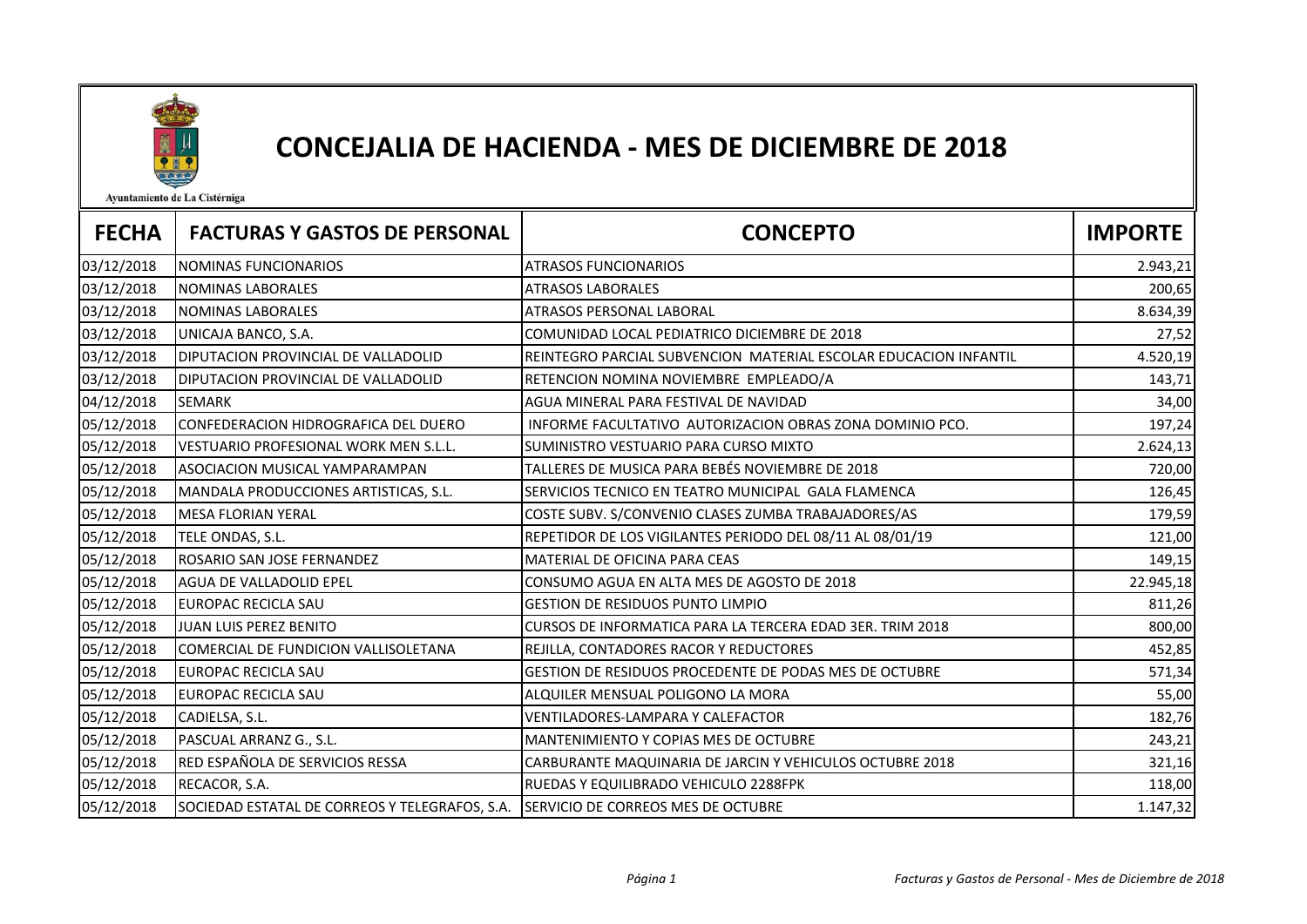| 05/12/2018 | GESTECOPY, S.L.                        | FOTOCOPIAS MAQUINA C717R710604                                    | 68,87     |
|------------|----------------------------------------|-------------------------------------------------------------------|-----------|
| 05/12/2018 | PASCUAL ARRANZ G., S.L.                | TONER IMPRESORA CASA DE CULTURA                                   | 45,59     |
| 05/12/2018 | EQUIPOS Y SERVICIOS DEL NORDESTE, S.L. | INSTALACION DE 4 CONTENEDORES SOTERRADOS                          | 16.870,43 |
| 05/12/2018 | ESAFERAL S.L.U.                        | PELLETS POLIDEPORTIVO                                             | 4.296,71  |
| 05/12/2018 | SOLUCIONES INTEGRALES VALIDAS, SL      | SOPORTES COLCHONETAS PARA POLIDEPORTIVO                           | 53,68     |
| 05/12/2018 | CIN PINTURAS Y BARNICES ESPAÑA S.L.U.  | LASUR Y PALET PARA POLIDEPORTIVO                                  | 23,29     |
| 05/12/2018 | MARIA DEL CARMEN REY VIEIRA            | COSTE SUBV. S/CONVENIO CLASES BOLILLOS TRABAJADORES/AS            | 48,18     |
| 05/12/2018 | PASCUAL ARRANZ G., S.L.                | PROYECTOR RICOH PJ WX4152N Y PANTALLA PROYECCION                  | 2.008,60  |
| 05/12/2018 | ENDESA ENERGIA, S.A.U.                 | GAS COLEGIO JOAQUIN DIAZ DE 22/10/ A 19/11/2018                   | 2.511,38  |
| 05/12/2018 | ENDESA ENERGIA, S.A.U.                 | GAS CASA CONSISTORIAL DE 22/10/2018 A 19/11/2018                  | 856,98    |
| 05/12/2018 | <b>ALCASA</b>                          | RACOR, HILO Y MECANISMO DE DESCARGA                               | 43,82     |
| 05/12/2018 | PEÑA FLAMENCA MELÓN DE ORO             | GALA FLAMENCA 20 DE OCTUBRE DE 2018                               | 3.600,00  |
| 05/12/2018 | ENDESA ENERGIA, S.A.U.                 | GAS CONSULTORIO MEDICO DEL 22/10/2018 A 19/11/2018                | 605,70    |
| 05/12/2018 | ROSARIO SAN JOSE FERNANDEZ             | MATERIAL DE PAPELERIA PARA PROGRAMA MIXTO                         | 474,95    |
| 05/12/2018 | MT SERVICIOS EDUCATIVOS, S.L.          | ACTIVIDADES EXTRAESCOLARES COLEGIOS OCTUBRE                       | 723,39    |
| 05/12/2018 | EUROPAC RECICLA SAU                    | <b>GESTION DE RESIDUOS HUERTOS ECOLOGICOS</b>                     | 71,06     |
| 05/12/2018 | TALLERES 10 C.B.                       | REPARACION VEHICULO VIGILANTES MUNICIPALES.                       | 798,24    |
| 07/12/2018 | ONET IBERIA SOLUCIONES, S.A.U          | SUMINISTRO DE CONTENEDORES DE RECICLAJE; EXPTE 4757/2018          | 4.646,40  |
| 10/12/2018 | UNICAJA BANCO, S.A.                    | CUOTA COMUNIDAD LOCALES PLAZA DE LA CRUZ MES DE DICIEMBRE DE 2018 | 80,00     |
| 10/12/2018 | BENEFICIARIOS/AS BONOBUS               | 11 RECARGAS BONOBUS MES DE DICIEMBRE DE 2018                      | 82,50     |
| 11/12/2018 | <b>BANCO BILBAO VIZCAYA</b>            | COMISION SERVICIO DE COBRANZA                                     | 4.468,29  |
| 11/12/2018 | <b>BANCO BILBAO VIZCAYA</b>            | ERROR CARGO EN CUENTA.- REINTEGRO CON FECHA 04/01/2019            | 4.468,29  |
| 12/12/2018 | ENDESA ENERGIA, S.A.U.                 | GAS NATURAL DEL 18/07 AL 22/08 DE 2018 FRONTON MUNICIPAL          | 112,71    |
| 12/12/2018 | ESAFERAL S.L.U.                        | SUMINISTRO PELLETS PARA COLEGIO JOAQUIN DIAZ                      | 971,17    |
| 12/12/2018 | DISCOMTES VALLADOLID, S.L.             | SUMINISTRO GASOLEO A DE AUTOMOCION                                | 1.222,43  |
| 12/12/2018 | ENDESA ENERGIA, S.A.U.                 | GAS NATURAL CASA DE CULTURA DEL 22/10 AL 19/11 DE 2018            | 1.155,28  |
| 12/12/2018 | ENDESA ENERGIA, S.A.U.                 | GAS NATURAL FRONTON MUNICIPAL DEL 22/10 AL 19/11 DE 2018          | 111,14    |
| 12/12/2018 | ENDESA ENERGIA, S.A.U.                 | GAS NATURAL VESTUARIOS CAMPO FUTBITODEL 22/10 AL 19/11.2018       | 318,63    |
| 12/12/2018 | CARPINTERIA J. TORICES, S.L.           | REPARACIONES EN PUERTAS CASA DE CULTURA                           | 1.036,97  |
| 12/12/2018 | IMAGINA FUTURO ARTE VISUAL, S.L.       | LONA CONFECCIONADA CON OLLADOS Y PLACA                            | 98,01     |
| 12/12/2018 | NETHIVE SOLUCIONES INFORMATICAS S.L.U. | <b>BONO DE HORAS Y ANTIVIRUS</b>                                  | 671,55    |
| 12/12/2018 | CONST. Y REFORMAS ANGEL APARICIO, SL   | REPARACION FACHADA COLEGIO JOAQUIN DIAZ                           | 7.995,68  |
| 12/12/2018 | ANA GONZALEZ MIGUEL                    | COSTO SUBV. S/CONVENIO CLASES RESTAURACION EMPLEADOS/AS           | 90,00     |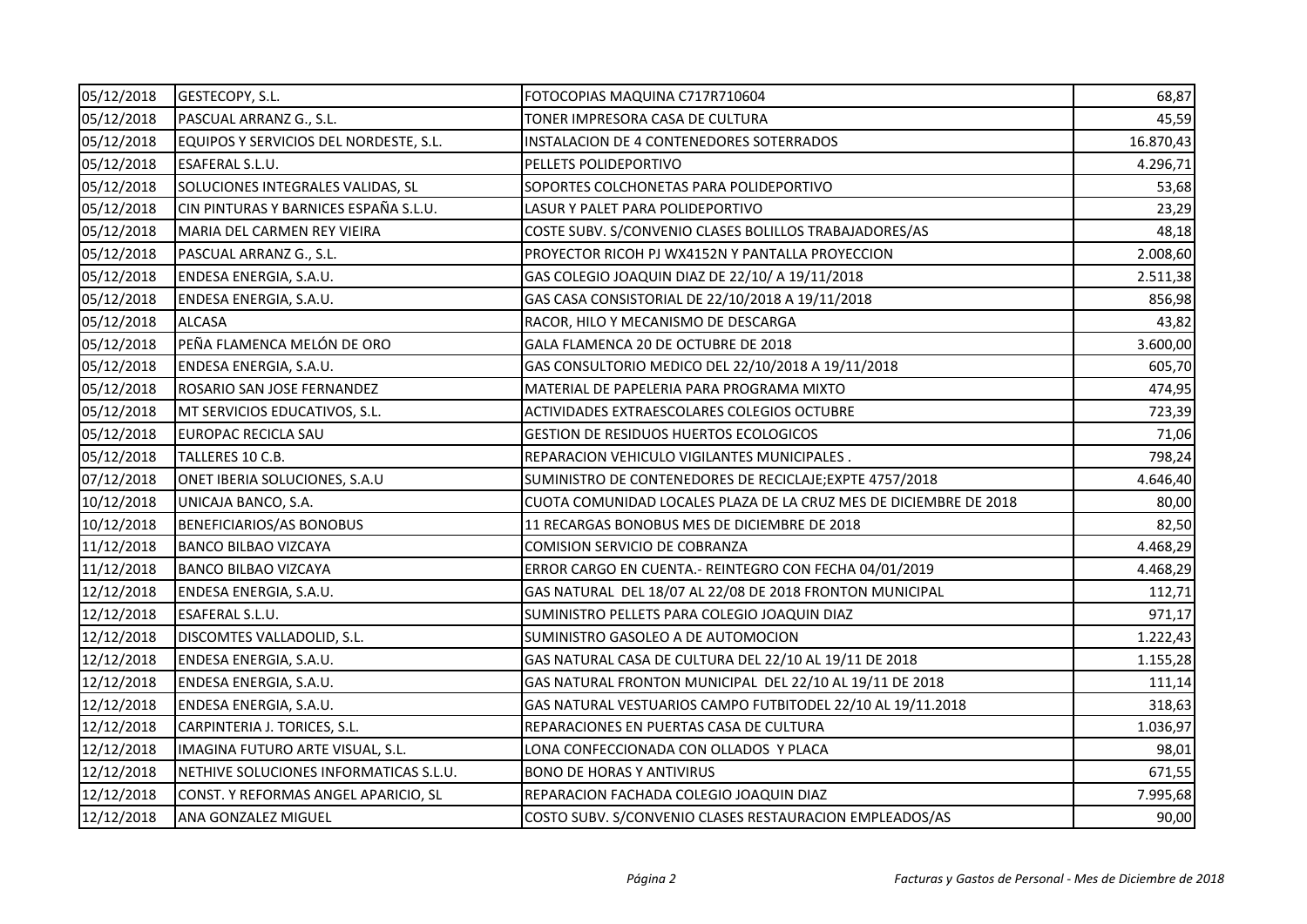| 12/12/2018 | HERMENEGILDO SARMENTERO RUJAS        | VIAJE A JARDIN BOTANICO DE MADRID CURSO PROGRAMA MIXTO                | 220,00    |
|------------|--------------------------------------|-----------------------------------------------------------------------|-----------|
| 12/12/2018 | RIVERA CALVO, JUAN DIEGO             | ASISTENCIA A TRIBUNALES(COMISION VALORACION PROGRAMA MIXTO)           | 41,97     |
| 12/12/2018 | RIVERA CALVO, JUAN DIEGO             | DESPLAZAMIENTOS PARA CELEBRAR COMISIÓN DE VALORACIÓN                  | 7,60      |
| 12/12/2018 | EL NORTE DE CASTILLA, S.A.           | PUBLICIDAD FLAMENCO 18/10/2018                                        | 363,00    |
| 13/12/2018 | CAIXABANK, S.A.                      | <b>SERVICIO TRIBUTOS</b>                                              | 0,24      |
| 14/12/2018 | CARPINTERIA J. TORICES, S.L.         | CAMBIO DE PUERTAS EN CENTRO SOCIAL POLIVALENTE                        | 2.814,46  |
| 14/12/2018 | CARPINTERIA J. TORICES, S.L.         | CAMBIO DE PUERTAS EN CENTRO SOCIAL POLIVALENTE                        | 849,42    |
| 14/12/2018 | INGENIERIA Y MONTAJE S.L.L           | FABRICACION Y MONTAJE DE BARANDILLAS PASAMANOS ZONA ESCALERAS         | 2.011,02  |
| 14/12/2018 | MARIA DEL CARMEN RECIO SAN MIGUEL    | MOQUETA CON GOMA ANTIDESLIZANTE PARA GIMNASIA RITMICA                 | 503,20    |
| 14/12/2018 | JUAN LUIS PEREZ BENITO               | ASESORAMIENTO Y FORMACIÓN CURSO BASICO DE INFORMATICA NOV.2018        | 800,00    |
| 14/12/2018 | TELEFONICA DE ESPAÑA SAU             | FACTURACION TELEFONICA FIJA 17 LINEAS FACTURADAS                      | 42,08     |
| 14/12/2018 | TELEFONICA DE ESPAÑA SAU             | CONTRATO NEGOCIOS 8 LINEAS FACTURACIÓN TELEFONICA                     | 4,84      |
| 14/12/2018 | <b>SCHINDLER</b>                     | MANTENIMIENTO ASCENSOR CENTRO SOCIAL NOVIEMBRE                        | 73,60     |
| 14/12/2018 | COMERCIAL DE FUNDICION VALLISOLETANA | REJA FUNDICION 380X240 PARA NAVE                                      | 60,50     |
| 14/12/2018 | TECNICAS DE AHORRO ENERGETICO, S.L.  | MANTENIMIENTO SISTEMAS DE CLIMATIZACION EDIFICIOS MUNICPALES NOV.2018 | 726,00    |
| 14/12/2018 | PASCUAL ARRANZ G., S.L.              | REPARACION MAQUINA (INSTALACION SISTEMA OPERATIVO, TRASPASO DATOS)    | 163,35    |
| 14/12/2018 | RED ESPAÑOLA DE SERVICIOS RESSA      | GASOLINA SIN PLOMO FACTURACION MES DE NOVIEMBRE DE 2018               | 290,94    |
| 14/12/2018 | DISTRIBUCIONES FROIZ, S.A.           | SUMINISTRO PRODUCTOS PARA SERVICIO DE LIMPIEZA                        | 21,32     |
| 14/12/2018 | <b>AUVASA</b>                        | SUBVENCION A LA EXPLOTACION DICIEMBRE DE 2018                         | 21.446,50 |
| 14/12/2018 | FRANYAL, S.L.                        | MANTENIMIENTO SECTOR 3 Y 4 MES DE NOVIEMBRE                           | 2.096,93  |
| 14/12/2018 | CONSTRUCCIONES C.F. CARLOS GONZALEZ  | ARREGLOS EN INSTALACIONES MUNICIPALES FRONTON MUNICIPAL               | 1.674,17  |
| 14/12/2018 | TELEFONICA DE ESPAÑA SAU             | FACTURACION FIJA DE 01 A 30 DE NOVIEMBRE DE 2018                      | 1.754,90  |
| 14/12/2018 | ANA GONZALEZ MIGUEL                  | COSTE SUBV. CURSO RESTAURACION DOSTRABAJADORES/AS MES OCTUBRE         | 60,00     |
| 14/12/2018 | PEÑAFIEL COMERDIST, S.L.             | CAFETERA QUALITY PARA BAR JUBILADOS                                   | 1.672,22  |
| 14/12/2018 | CONSTRUCCIONES Y CONTRATAS, S.A.     | MANTENIMIENTO DE LA RED DE SANEAMIENTO MES DE NOVIEMBRE DE 2018.      | 420,55    |
| 14/12/2018 | TELEFONICA DE ESPAÑA SAU             | FACTURACION MOVIL DE 01 DE NOVIEMBRE A 30 DE NOVIEMBRE                | 512,51    |
| 14/12/2018 | <b>SCHINDLER</b>                     | MANTENIMIENTO ASCENSORES CASA DE CULTURA DE LA CISTERNIGA             | 230,20    |
| 14/12/2018 | AUTO-REPUESTOS BARAJAS, S.L.         | VARIOS REPUESTOS PARA MANTENIMIENTO DE VEHICULOS                      | 733,77    |
| 14/12/2018 | <b>NOMINAS FUNCIONARIOS</b>          | PAGA EXTRA DE DICIEMBRE FUNCIONARIOS                                  | 22.932,17 |
| 14/12/2018 | NOMINAS CONCEJALES Y ALCALDE         | PAGA EXTRA DICIEMBRE CONCEJALES Y ALCALDE                             | 3.909,05  |
| 14/12/2018 | NOMINAS LABORALES                    | PAGA EXTRA MES DE DICIEMBRE PERSONAL LABORAL                          | 84.159,21 |
| 17/12/2018 | UNICAJA BANCO, S.A.                  | <b>COMISION DE MANTENIMIENTO</b>                                      |           |
| 17/12/2018 | <b>BANCO BILBAO VIZCAYA</b>          | COMISIONES DE ADM. Y MANTENIMIENTO DEL 15/09/2018 A 15/12/2018        | 115,80    |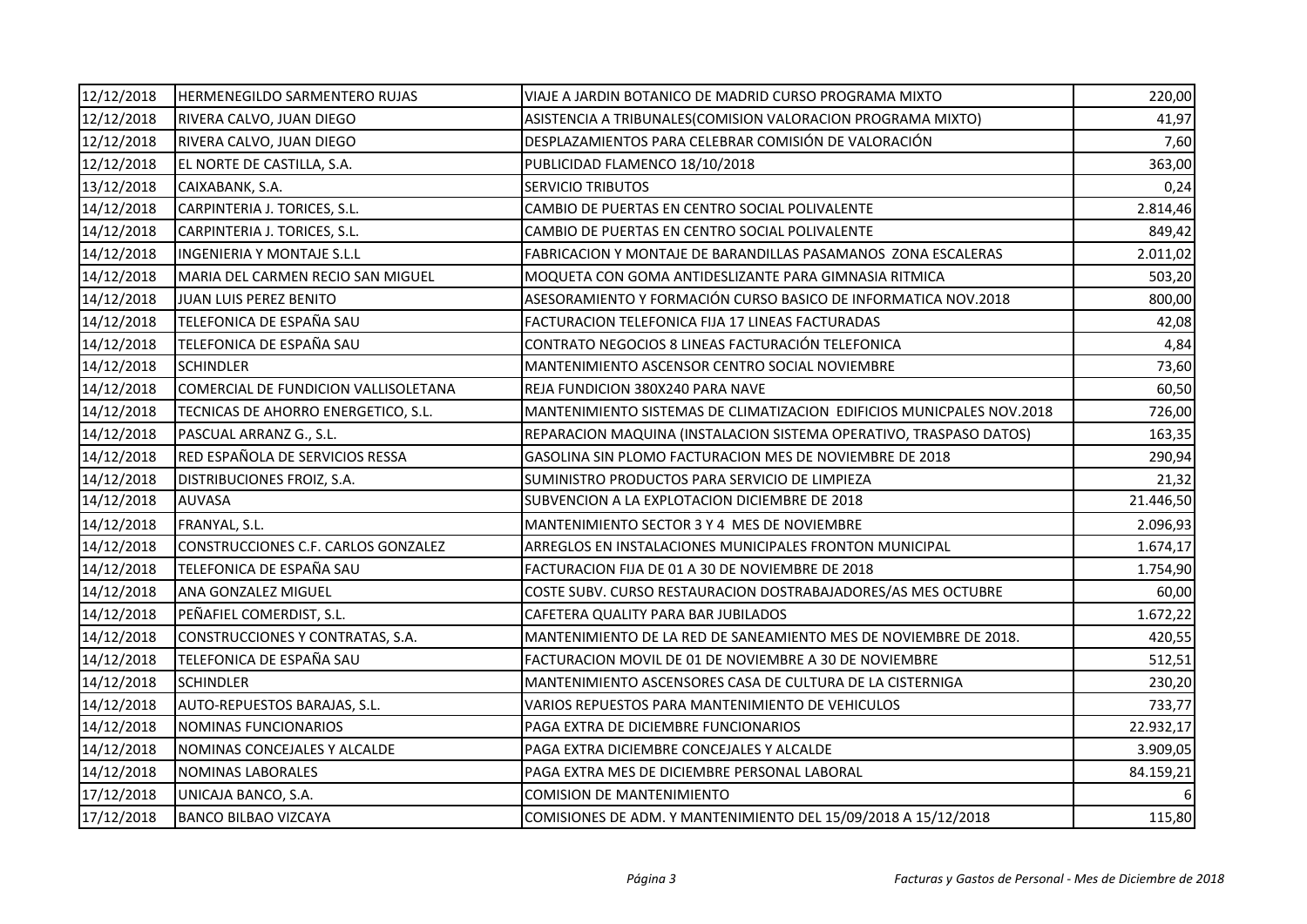| 17/12/2018 | NOMINAS E INDEMNIZACIONES CONCEJALES          | POR ASISTENCIAS A PLENOS Y COMISIONES MES DE NOVIEMBRE              | 1.152,48  |
|------------|-----------------------------------------------|---------------------------------------------------------------------|-----------|
| 19/12/2018 | GENERALI ESPAÑA, S.A.                         | PRIMA SEGURO VEHICULO E2240BFL.- DEVUELTO CANCELACION DOMICILIACION | 195,51    |
| 24/12/2018 | UNICAJA BANCO, S.A.                           | AMORTIZACION PRESTAMO 2103-4364-900533537912                        | 1.377,57  |
| 26/12/2018 | C.D. LA CISTERNIGA CLUB DE FUTBOL             | ANTICIPO SUBVENCION 2018/2019                                       | 6.960,00  |
| 26/12/2018 | CLUB DEPORTIVO RITMICA LA CISTERNIGA          | ANTICIPO SUBVENCION 2018/2019                                       | 3.880,00  |
| 26/12/2018 | <b>C.D BASKET LA CISTERNIGA</b>               | ANTICIPO SUBVENCION CONVENIO BASQUET 2018/2018                      | 4.160,00  |
| 26/12/2018 | SOLUCIONES INTEGRALES VALIDAS, SL             | SUMINISTRO BALONES DE FUTBOL SALA PARA LA ACTIVIDAD                 | 113,70    |
| 26/12/2018 | ASOC. JUBILADOS Y PENSIONISTAS SAN ILDEFONSO  | SUBVENCIÓN ASOC. DE JUBILADOS 2018                                  | 5.000,00  |
| 26/12/2018 | ASOC. FAMILIAS ALUMNOS COLEGIO F. C. LOMAS    | SUBVENCION DIRECTA 2018-AFAS F.C.LOMAS                              | 2.560,00  |
| 26/12/2018 | ASOC. DE FAMILIAS DE ALUMNOS DEL CEIP J. DIAZ | SUBVENCION DIRECTA 2018-AFAS JOAQUIN DIAZ                           | 3.690,00  |
| 26/12/2018 | FUENTES DE HOYOS, S.L.                        | IBIU 2018 VARIAS FINCAS                                             | 1.416,41  |
| 26/12/2018 | GRUPO B2 SPORT EQUIPAMIENTOS DEPORTIVOS, S.A. | REDES DE BALONCESTO METÁLICAS, DE NAYLON Y BALONMANO POLIESTER      | 145,30    |
| 26/12/2018 | NOMINAS FUNCIONARIOS                          | NOMINA DE DICIEMBRE PERSONAL FUNCIONARIO                            | 986,81    |
| 26/12/2018 | REGULARIZACION NÓMINAS                        | NOMINA PAGADA DE MAS EN DICIEMBRE A DESCONTAR EN ENERO 2019         | 0,02      |
| 26/12/2018 | REGULARIZACION NÓMINAS                        | NOMINA PAGADA DE MENOS EN NOVIEMBRE ABONADA EN DICIEMBRE            | 36,24     |
| 26/12/2018 | NOMINAS CONCEJALES Y ALCALDE                  | NOMINAS COCNEJALES Y ALCALDE MES DE DICIEMBRE                       | 3.956,41  |
| 26/12/2018 | NOMINAS LABORALES                             | NOMINAS DE DICIEMBRE DEL PERSONAL LABORAL                           | 85.069,75 |
| 26/12/2018 | NOMINAS FUNCIONARIOS                          | NOMINAS FUNCIONARIOS MES DE DICIEMBRE                               | 23.753,55 |
| 26/12/2018 | <b>NOMINAS LABORALES</b>                      | NOMINAS PERSONAL LABORAL MES DE DICIEMBRE                           | 3.591,08  |
| 26/12/2018 | JUDO CLUB FINISTERRE LA CISTERNIGA            | ANTICIPO SUBVENCION CONVENIO 2018/2018                              | 3.200,00  |
| 26/12/2018 | <b>CLUB DEPORTIVO CICLISTA LA CISTERNIGA</b>  | ANTICIPO SUBVENCION 2018/2019                                       | 4.160,00  |
| 28/12/2018 | DIPUTACION PROVINCIAL DE VALLADOLID           | APORTACION MUNICIPAL AULAS DE CULTURA 2017/2018                     | 693,00    |
| 28/12/2018 | SANCHEZ RODRIGUEZ, MONTSERRAT                 | COSTE SUBV. S/CONVENIO GIMNASIA HIPOPRESIVA 5 EMPLEADOS/AS          | 109,50    |
| 28/12/2018 | SECCION SINDICAL SEPPME DE VALLADOLID         | CUOTAS SINDICALES VIGILANTES MES DE DICIEMBRE 2018                  | 42,00     |
| 28/12/2018 | <b>HANSON HISPANIA SAU</b>                    | SUMINISTRO ARENA DE TUDELA PARA OBRAS                               | 162,10    |
| 28/12/2018 | MASS SECURITY SOLUTIONS, S.L.                 | INSTALACION CAMARAS DE SEGURIDAD EN EL DEPOSITO DE AGUA             | 697,48    |
| 28/12/2018 | RICARDO ALONSO MUÑOZ                          | SUMINISTRO SACOS DE CEMENTO PARA DEPARTAMENTO DE OBRAS              | 53,87     |
| 28/12/2018 | MT SERVICIOS EDUCATIVOS, S.L.                 | <b>ACTIVIDADES EXTRAESCOLARES</b>                                   | 697,61    |
| 28/12/2018 | <b>FIERECILLAS S.L.</b>                       | SERVICIOS VETERINARIOS CONTROL COLONIA DE GATOS                     | 922,40    |
| 28/12/2018 | EXCLUSIVAS MAOR, S.L.                         | MATERIALES DE FERRETERIA PARA TRABAJOS VARIOS                       | 106,98    |
| 28/12/2018 | PASCUAL ARRANZ G., S.L.                       | FACTURACION COPIAS DE VARIAS MAQUINAS                               | 246,57    |
| 28/12/2018 | MESON EL VIEJO PORTAZGO                       | VINO ESPAÑOL CHARLA EDUCATIVA DE ODON ELORZA DIA 3 OCTUBRE          | 484,00    |
| 28/12/2018 | RECACOR, S.A.                                 | <b>CUBIERTAS VEHICULO 9786HST</b>                                   | 93,99     |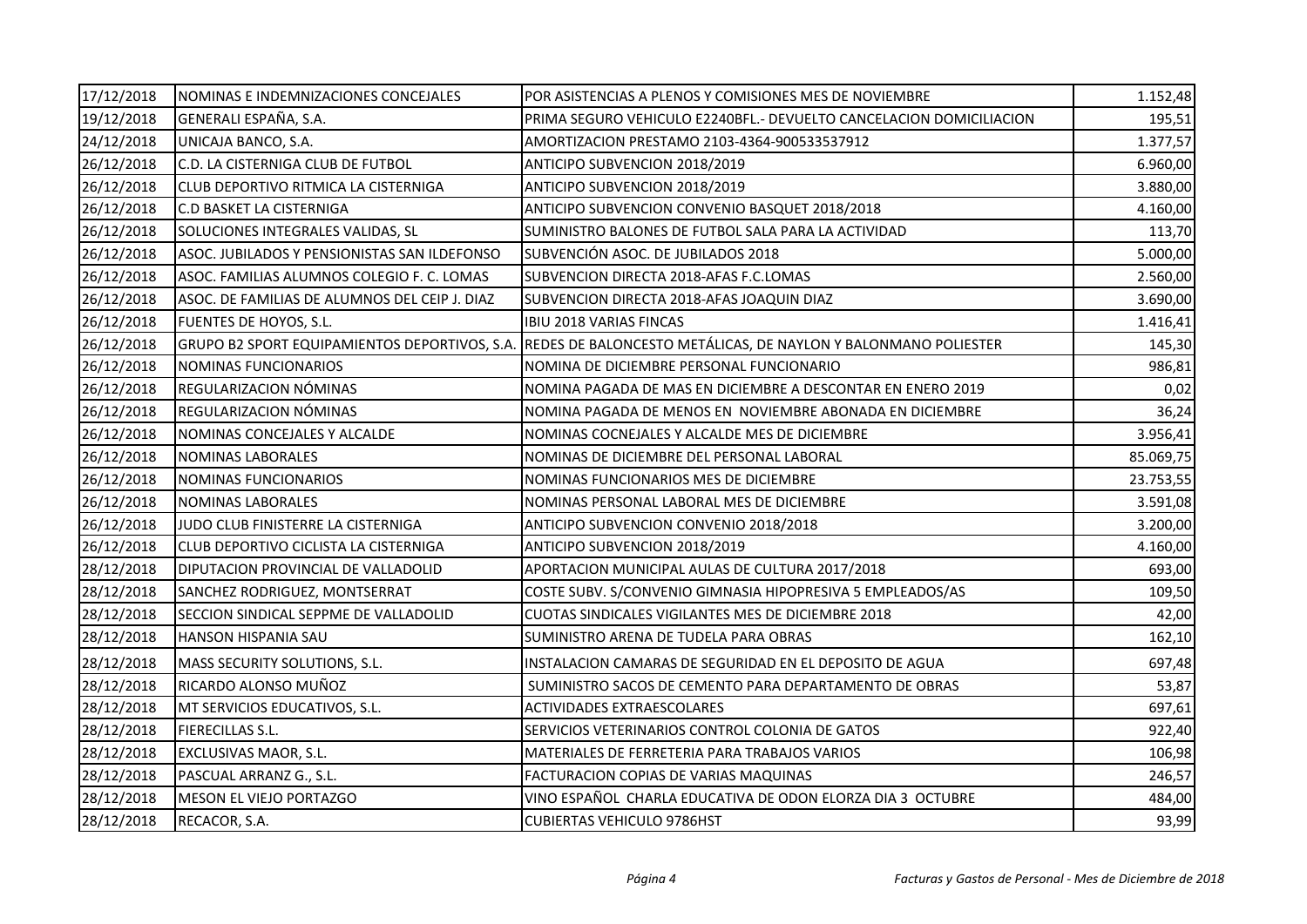| 28/12/2018 | NETHIVE SOLUCIONES INFORMATICAS S.L.U.     | <b>MANTENIMIENTO INFORMATICO</b>                                   | 1.694,00  |
|------------|--------------------------------------------|--------------------------------------------------------------------|-----------|
| 28/12/2018 | SANCHEZ RODRIGUEZ, MONTSERRAT              | COSTE SUBV. S/CONVENIO GIMNASIA HIPOPRESIVA 5 EMPLEADOS/AS         | 109,50    |
| 28/12/2018 | VESTUARIO PROFESIONAL WORK MEN S.L.L.      | VESTUARIO PERSONAL                                                 | 317,48    |
| 28/12/2018 | VESTUARIO PROFESIONAL WORK MEN S.L.L.      | VESTUARIO PARA PERSONAL PROGRAMA MIXTO                             | 254,10    |
| 28/12/2018 | GARCIA CARRERA FELIX(PELICANO)             | SUMINISTROS DE FERRETERIA PARA TRABAJOS VARIOS                     | 867,13    |
| 28/12/2018 | SOCIEDAD GENERAL DE AUTORES                | CUOTA AÑO 2018                                                     | 3.435,23  |
| 28/12/2018 | AGEDI-AIE ARTISTAS Y PRODUCTORES UTE       | CUOTA AÑO 2018                                                     | 253,08    |
| 28/12/2018 | IBERDROLA CLIENTES S.A.U.                  | SUMINISTRO ELECTRICIDAD VARIOS PUNTOS PERIODO DEL 5 DE OCTUBRE AL  | 22.174,64 |
| 28/12/2018 | SOC.ESTATAL DE CORREOS Y TELEGRAFOS, S.A.  | FACTURACION SERVICIO DE CORREOS MES DE NOVIEMBRE DE 2018           | 2.272,61  |
| 28/12/2018 | AGUA DE VALLADOLID EPEL                    | CONSUMO AGUA MES DE NOVIEMBRE DE 2018                              | 23.664,42 |
| 28/12/2018 | EL MUNDO, UNIDAD EDITORIAL, S.A.           | RENOVACION SUSCRIPCION EL MUNDO CENTRO SOCIAL POLIVALENTE DEL 22/1 | 129,68    |
| 28/12/2018 | TELEFONICA COMUNICACIONES DE ESPAÑA, S.A.U | TECNOLOGIA DE INFORMACION TSOL                                     | 499,85    |
| 28/12/2018 | VESTUARIO PROFESIONAL WORK MEN S.L.L.      | SUMINISTRO VESTUARIO OPERARIOS DE SERVICIOS MULTIPLES              | 4.396,17  |
| 28/12/2018 | VESTUARIO PROFESIONAL WORK MEN S.L.L.      | BRAGA POLAR PERSONAL PROGRAMA MIXTO                                | 10,89     |
| 28/12/2018 | CONSTRUCCIONES Y CONTRATAS, S.A.           | MANTENIMIENTO RED DE SANEAMIENTO DICIEMBRE 2018                    | 420,55    |
| 28/12/2018 | TECNICAS DE AHORRO ENERGETICO, S.L.        | RELOJ SEMANAL NUEVO COLEGIO FELIX CUADRADO LOMAS                   | 165,77    |
| 28/12/2018 | BLAPE RENTA, S.L.                          | ALQUILER DE VALLAS PARA MARCHA DEL PAVO                            | 181,50    |
| 28/12/2018 | <b>BLAPE RENTA, S.L.</b>                   | ALQUILER CASETA PARA HERRAMIENTAS PROGRAMA MIXTO                   | 153,27    |
| 28/12/2018 | MARIA BEL GALACHE ANTOLIN                  | SUMINISTRO VESTUARIO PARA OPERARIAS DEL SERVICIO DE LIMPIEZA       | 519,70    |
| 28/12/2018 | CRUZ ROJA ESPAÑOLA                         | COBERTURA PREVENTIVA DURANTE LA CARRERA DEL PAVO 2018              | 189,00    |
| 28/12/2018 | INTERCLYM, S.A.                            | SUMINISTRO PRODUCTOS PARA SERVICIO DE LIMPIEZA                     | 567,96    |
| 28/12/2018 | INTERCLYM, S.A.                            | SUMINISTRO BOLSAS DE BASURA Y CEPILLOS BARRENDERO                  | 261,38    |
| 28/12/2018 | INTERCLYM, S.A.                            | SUMINISTRO PRODUCTOS PARA SERVICIO DE LIMPIEZA                     | 1.315,71  |
| 28/12/2018 | ARTES GRAFICAS ANGELMA, S.A.               | TRES MIL CIEN REVISTAS 44 PAGINAS                                  | 2.000,00  |
| 28/12/2018 | UTE PLANTA DE TRATAMIENTO DE VALLADOLID    | IMPUESTO SOBRE ELIMINACION DE RESIDUOS EN VERTEDERO                | 16,02     |
| 28/12/2018 | UTE PLANTA DE TRATAMIENTO DE VALLADOLID    | RECOGIDA SELECTIVA MES DE NOVIEMBRE DE 2018                        | 94,23     |
| 28/12/2018 | EMILIA GARCIA CARRERA                      | MATERIALES DE FERRETERIA PARA PROGRAMA MIXTO DE FORMACION          | 6.344,11  |
| 28/12/2018 | M. DOLORES SANCHEZ NAVARRO                 | <b>REPONER BOTIQUIN DEPORTES</b>                                   | 71,56     |
| 28/12/2018 | MONTAJES LEONESES, S.L.                    | ALQUILER DE ANDAMIOS PARA PROGRAMA MIXTO                           | 43,56     |
| 28/12/2018 | CENTRO DE FORMACION EN SOPORTE VITAL CyL   | BATERIA DESFIBRILADOR POLIDEPORTIVO                                | 205,70    |
| 28/12/2018 | ELENA SALVADOR TEJEDOR                     | <b>REGALO KIT KAT DEPORTES</b>                                     | 100,00    |
| 28/12/2018 | CRUZ ROJA ESPAÑOLA                         | COBERTURA PREVENTIVA DEL VIII FESTIVAL DE NAVIDAD DE JUDO          | 187,02    |
| 28/12/2018 | <b>ELENA PEREZ FERNANDEZ</b>               | SUMINISTROS PARA DECORACION NAVIDEÑA - DEPORTES                    | 75,65     |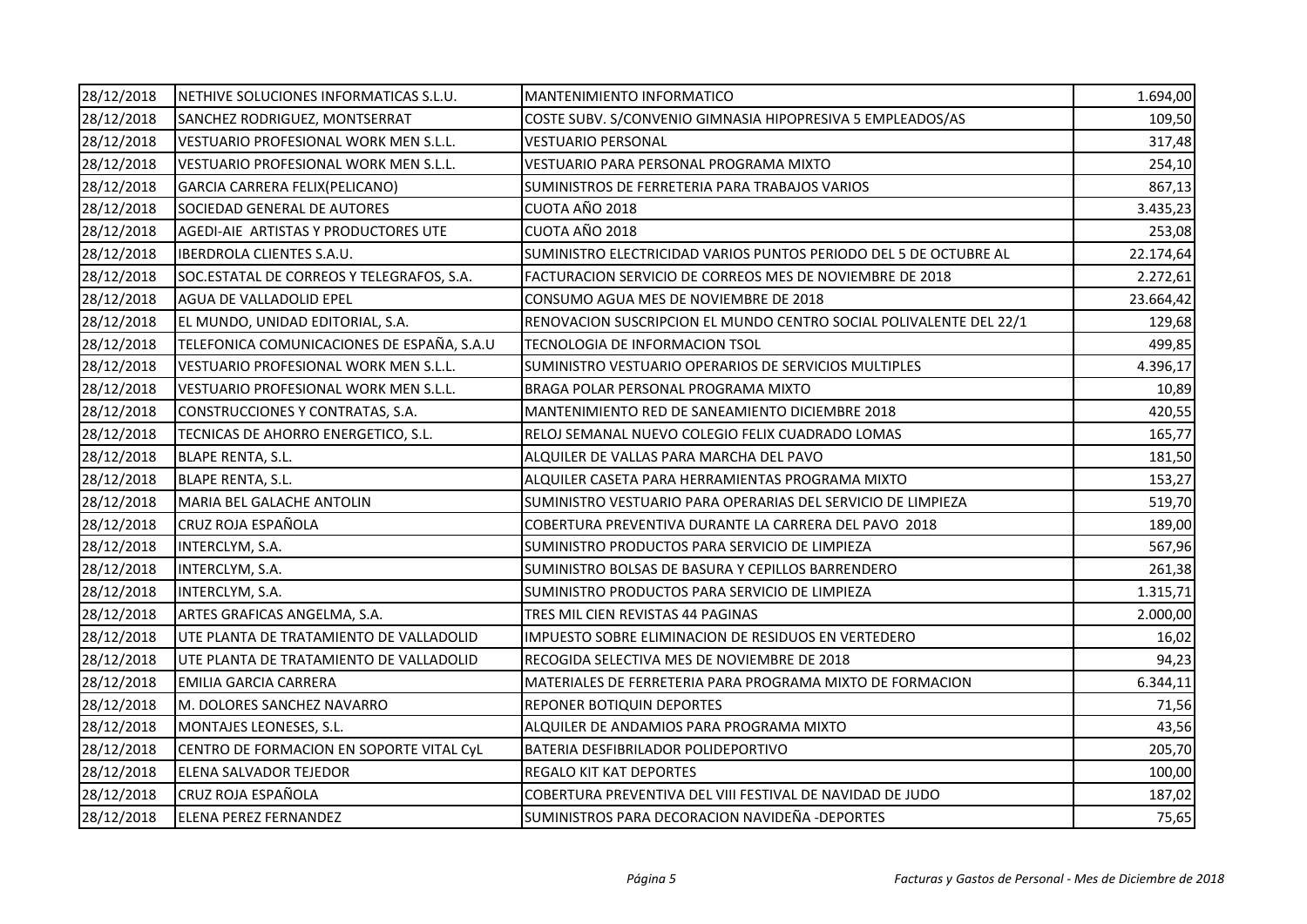| 28/12/2018 | EUROPAC RECICLA SAU                      | RESIDUOS BIODEGRADABLES LIMPIOS DE PODAS NOVIEMBRE 2018               | 1.058,75  |
|------------|------------------------------------------|-----------------------------------------------------------------------|-----------|
| 28/12/2018 | EUROPAC RECICLA SAU                      | GESTION PUNTO LIMPIO MES DE NOVIEMBRE DE 2018                         | 769,83    |
| 28/12/2018 | ASENJO PAREDES, JUSTINO                  | ORGANIZACION MARCHA PAVO                                              | 648,08    |
| 28/12/2018 | ALPHA SYLTEC INGENIERIA, S.L.            | 80% REDACCION PROYECTO BASICO TRAVESIA                                | 5.107,34  |
| 28/12/2018 | <b>RODINIA</b>                           | FESTIVAL DE CORTOS NOVIEMBRE DE 2018                                  | 600,00    |
| 28/12/2018 | JUAN LUIS PEREZ BENITO                   | SUMINISTRO PENDRIVE TOSHIBA PARA PROGRAMA MIXTO DE FORMACION          | 147,35    |
| 28/12/2018 | MT SERVICIOS EDUCATIVOS, S.L.            | COSTE SBV. S/CONVENIO PRACTICAS DEPORTIVAS EMPLEADOS PÚBLICOS         | 520,87    |
| 28/12/2018 | EDIGRUP PRODUCCIONES TV, S.A.            | SOPORTE CAMPAÑA FIESTAS CYL8                                          | 1.089,00  |
| 28/12/2018 | TECNICAS DE AHORRO ENERGETICO, S.L.      | SUMINISTRO E INSTALACION DE DEPOSITO DE ACS                           | 4.363,50  |
| 28/12/2018 | ARAG S.E                                 | SEGURO ARAG POLIZA 108888358 RECIBO 651467899                         | 689,84    |
| 28/12/2018 | RECACOR, S.A.                            | REPARACION PINCHAZO VEHICULO 0439KLR                                  | 14,08     |
| 28/12/2018 | DISCOMTES VALLADOLID, S.L.               | GASOLEO PARA CALEFACCION COLEGIO FELIX CUADRADO LOMAS                 | 260,22    |
| 28/12/2018 | MANCOMUNIDAD PINODUERO                   | LIQUIDACION CUOTAS ORDINARIAS MES DICIEMBRE 2018                      | 19.695,00 |
| 28/12/2018 | ENERGINOBA BATERIAS Y MANTENIMIENTOS S.L | ILUMINACION DEL CAMPO DE FÚTBOL .IFS                                  | 25.252,70 |
| 28/12/2018 | TELEFONICA DE ESPAÑA SAU                 | TELEFONIA CONCERTADA FIJA DICIEMBRE DE 2018                           | 1.754,90  |
| 28/12/2018 | DISTRIBUCIONES FROIZ, S.A.               | SUMINISTRO PRODUCTOS PARA SERVICIO DE LIMPIEZA                        | 61,04     |
| 28/12/2018 | CAIXABANK, S.A.                          | <b>SERVICIO TRIBUTOS</b>                                              | 0,97      |
| 28/12/2018 | ROALSANZ, S.L.L.                         | DESBROCE CAMPO DE TIRO, BODEGAS, FERIAL Y PARCELA FUEGOS ARTIFICIALES | 3.033,47  |
| 28/12/2018 | ROALSANZ, S.L.L.                         | MARTILLO Y MAQUINA MIXTA FUGA C/ BIELDO                               | 137,94    |
| 28/12/2018 | PASCUAL ARRANZ G., S.L.                  | REPARACION SISTEMA INFORMÁTICO ORDENADOR POLIDEPORTIVO                | 83,49     |
| 28/12/2018 | EUROPAC RECICLA SAU                      | ALQUILER MAQUINARIA                                                   | 54,45     |
| 28/12/2018 | CUALTIS S.L.U.                           | MEDICINA DEL TRABAJO                                                  | 642,24    |
| 28/12/2018 | NET DESIGN STUDIO, S.L.                  | ALOJAMIENTO PLANCORREO/ANTIVIRUS Y RENOVVACION DOMINIO                | 269,83    |
| 28/12/2018 | <b>FIERECILLAS S.L.</b>                  | CONTROL COLONIA DE GATOS DE VACUNAS Y OTROS                           | 577,60    |
| 28/12/2018 | ROSARIO SAN JOSE FERNANDEZ               | MATERIAL DE OFICINA PARA POLIDEPORTIVO                                | 155,65    |
| 28/12/2018 | M. DEL CARMEN DIAZ SILVA                 | SUMINISTROS FUNCIONAMIENTO DE LOS SERVICIOS PUBLICOS                  | 46,95     |
| 28/12/2018 | CADIELSA, S.L.                           | SUMINISTROS VARIOS FUNCIONAMIENTO SERVICIOS PUBLICOS                  | 145,68    |
| 28/12/2018 | EUROPAC RECICLA SAU                      | <b>GESTION RESIDUOS PUNTO LIMPIO</b>                                  | 60,93     |
| 28/12/2018 | EUROPAC RECICLA SAU                      | ALQUILER DE MAQUINARIA GESTION DE RESIDUOS                            | 132,00    |
| 28/12/2018 | INTERCLYM, S.A.                          | BOLSAS 85x105 NEGRA Y CEPILLO BARRENDERO 5x22 ROJO COMPLETO           | 246,16    |
| 28/12/2018 | MEGADIVER SCIOEDUCATIVA, S.L.            | GESTIÓN DE LA ESCUELA INFANTIL MUNICIPAL G. FUERTES NOV. 2018         | 5.187,20  |
| 28/12/2018 | BENILDE APARICIO SAN JUAN                | SUMINISTROS VARIOS PARA OPERATIVO SERVICIOS PUBLICOS                  | 153,58    |
| 28/12/2018 | JUAN LUIS PEREZ BENITO                   | CURSOS DE INFORMATICA PARA LA 3º EDAD MES DICIEMBRE                   | 800,00    |